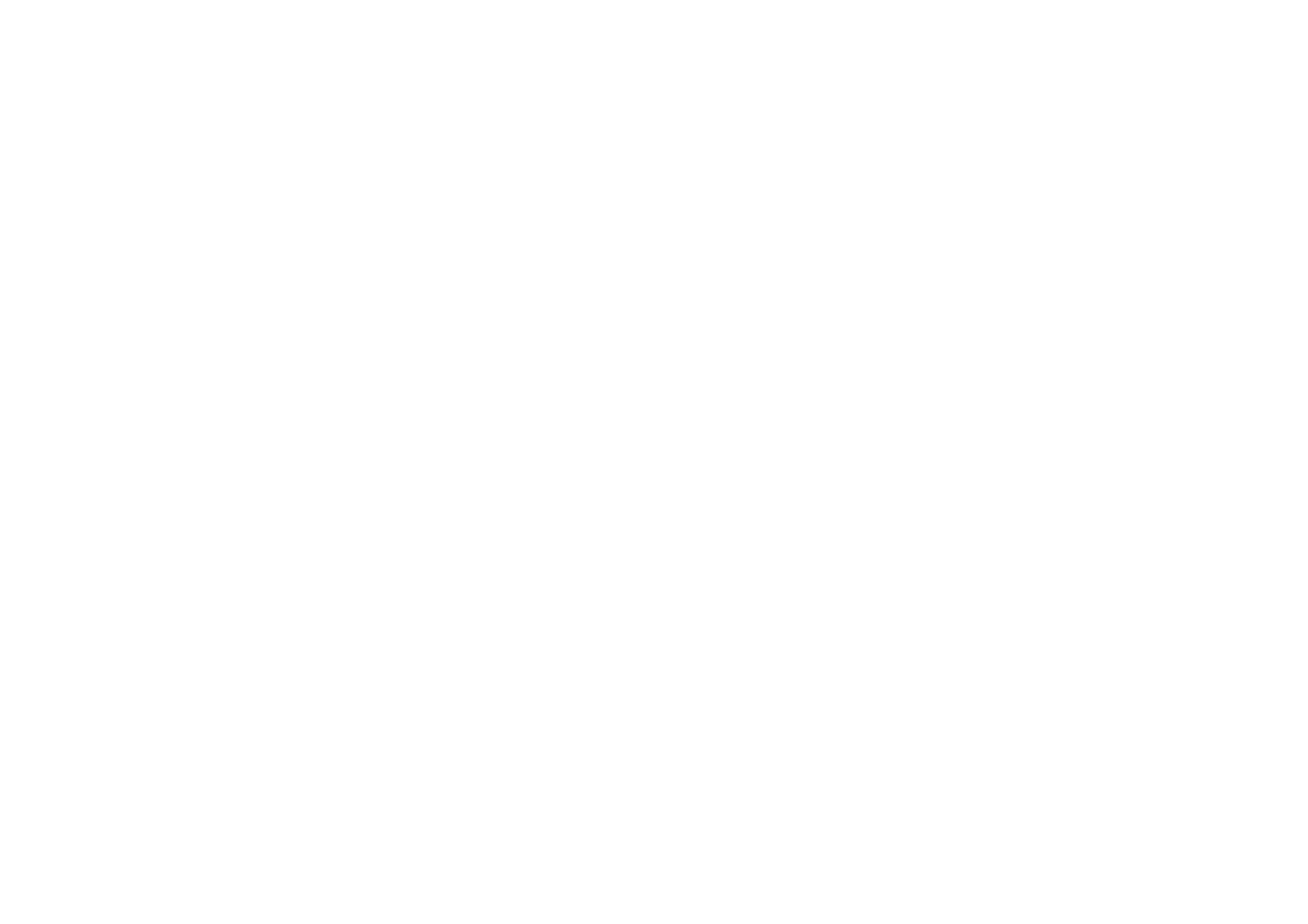# OPENING beginning with Processional Hymn *(stand)*

*Presenters, Readers and Bishops enter, with crucifer, gospel book bearer, and water bearer. Upon entry the following are placed: crucifix in stand. water poured into bowl, readings book on lectern.* 

*['Praise to the Lord' TIS 111, verses 1,2,3,5]*

- 1. Praise to the Lord, the Almighty, the King of Creation; O my soul, praise him, for he is your health and salvation. Come all who hear, brothers and sisters draw near, praise him in glad adoration.
- 2. Praise to the Lord who in all things is wondrously reigning and, as on wings of an eagle, uplifting, sustaining: have you not seen all that is needed has been sent by his gracious ordaining?
- 3. Praise to the Lord, who will prosper our work and defend us; surely his goodness and mercy shall daily attend us: ponder anew what the Almighty can do as with his love he befriends us.

5. Praise to the Lord! O let all that is in me adore him! All that has life and breath, come now with praises before him. Let the Amen sound from his people again: gladly for ever adore him.

*Text: Joachim Neadner (1650-80), tr. Catherine Winkworth (1827-78) et al Tune: LOBE DEN HERREN. Later form of chorale melody in the* Stralsund Gesangbuch *(1665), arr. Christopher Willcock SJ (b. 1947)* 

Welcome *(seated)* 

### *Presenter I:*

# The Lord be with you!  **And also with you!**

# *(congregation is seated)*

Dear Sisters and Brothers in Christ! Welcome to this commemoration of 500 years since the beginning of the Reformation. For over 50 years of official dialogue, Lutherans and Catholics have been on a journey from conflict to communion. With joy, we have come to recognize that what unites us is far greater than what divides us. On this journey, mutual understanding and trust have grown.

### *Presenter II:*

So it is possible for us to gather today, in the company of sisters and brothers from other churches too. We come with different thoughts and feelings: joy in the Gospel shared among us, and sorrow for division. We gather to commemorate in remembrance, in thanksgiving and confession, and in common witness and commitment.

### Foundation in Common Baptism into Christ *(remain seated)*

### *Reader I:*

In the document *From Conflict to Communion*, an international Catholic-Lutheran document supporting the commemoration of the Reformation together, we read, "The church is the body of Christ. As there is only one Christ, so also he has only one body. Through baptism, human beings are made members of this body." (#219) "Since Catholics and Lutherans are bound to one another in the body of Christ as members of it, then it is true of them what Paul says in 1 Corinthians 12:26: 'If one member suffers, all suffer together; if one member is honoured, all rejoice together.' What affects one member of the body also affects all the others. For this reason, when Lutheran Christians remember the events that led to the particular formation of their churches, they do not wish to do so without their Catholic fellow Christians. In remembering with each other the beginning of the Reformation, they are taking their baptism seriously." (#221)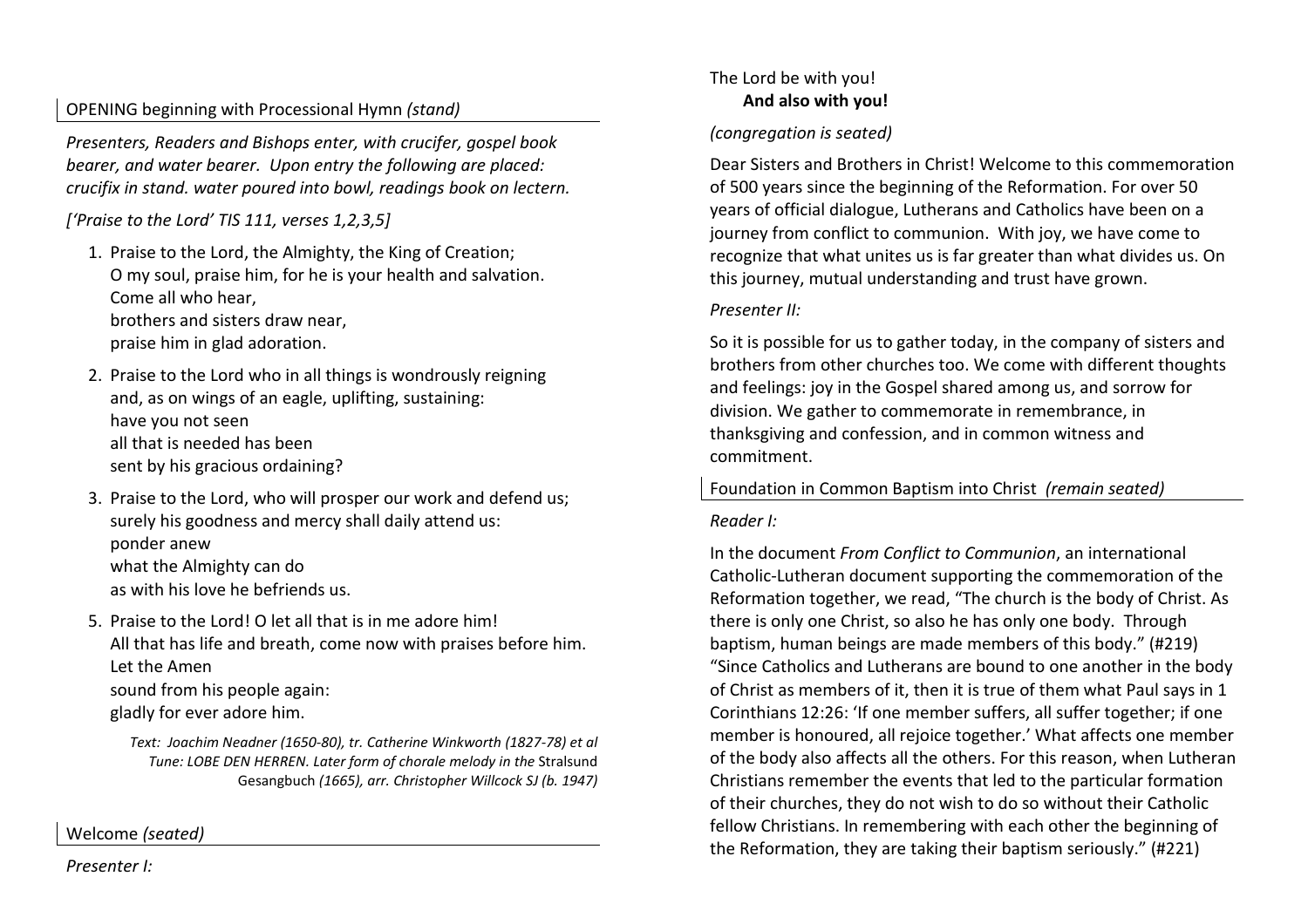*Presenter I, with sign of cross made with water three times:*

So we gather on the basis of our common baptism, in the name of the Father † and of the Son † and of the Holy Spirit †.

### **Amen.**

Let us pray!

*(congregation stands)* 

*Brief silence, then…*

Father of our Lord Jesus, thank you for uniting us by our common baptism into the body of Christ. Send your Holy Spirit to illumine our hearts and heal our memories. Help us to rejoice in the gifts that have come to the Church through the Reformation, bring us to repent of the dividing walls that we, and our forebears, have built, and equip us for common witness and service in the world. Through Jesus Christ our Lord.

### **Amen.**

Song Invoking the Holy Spirit *(remain standing)* 

*['Come Holy Spirit, come' TIS 422, verses 1,2,3,5]*

- 1. Come, Holy Spirit, come! inflame our souls with love, transforming every heart and home with wisdom from above. O let us not despise the humble path Christ trod, but chose, to shame the worldly-wise, the foolishness of God.
- 2. All-knowing Spirit, prove the poverty of pride, by knowledge of the Father's love in Jesus crucified. And grant us faith to know the glory of that sign, and in our very lives to show

the marks of love divine.

- 3. Come with the gift to heal the wounds of guilt and fear, and to oppression's face reveal the kingdom drawing near. Where chaos longs to reign, descend, O holy dove, and free us all to work again the miracles of love.
- 5. Give us the tongues to speak, in every time and place, to rich and poor, to strong and weak, the words of love and grace. Enable us to hear the words that others bring, interpreting with open ear the special song they sing.

*Text: Michael Lindsay Forster (b. 1946) Tune: DIADEMATA, George Job Elvey (1816-1893)* 

### THANKSGIVING beginning with Readings *(seated)*

*Reader I:*

A reading from *From Conflict to Communion.*

"Lutherans are thankful in their hearts for what Luther and the other reformers made accessible to them: the understanding of the gospel of Jesus Christ and faith in him; the insight into the mystery of the Triune God who gives Himself to us human beings out of grace and who can be received only in full trust in the divine promise; the freedom and certainty that the gospel creates; in the love that comes from and is awakened by faith, and in the hope in life and death that faith brings with it; and in the living contact with the Holy Scripture, the catechisms, and hymns that draw faith into life" (#225), in the priesthood of all baptized believers and their calling for the common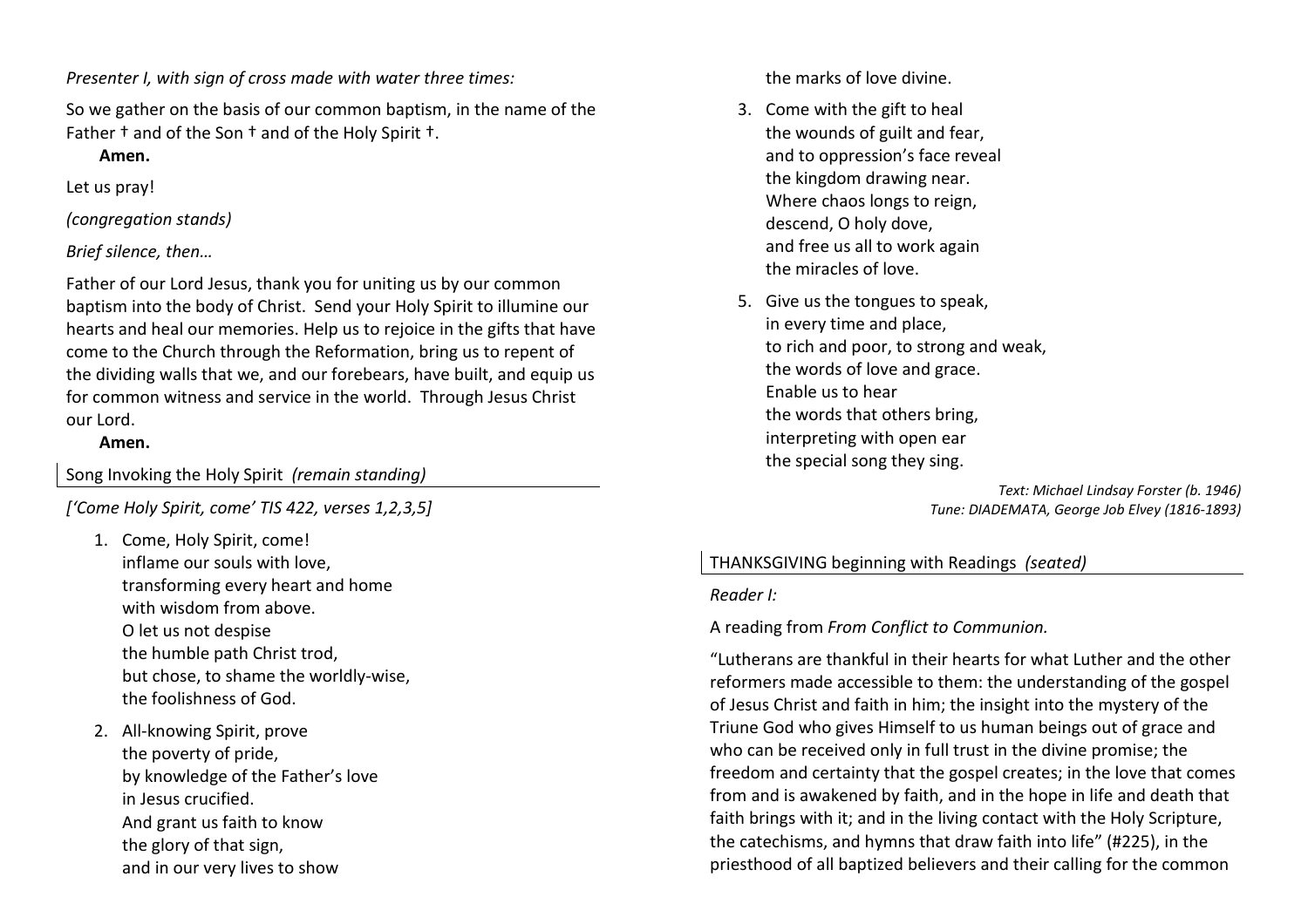mission of the Church. "Lutherans … realize that what they are thanking God for is not a gift that they can claim only for themselves. They want to share this gift with all other Christians." (#226)

### *Reader II:*

"Catholics and Lutherans have so much of the faith in common that they can… be thankful together." (#226). Encouraged by the Second Vatican Council, Catholics "gladly acknowledge and esteem the truly Christian endowments from our common heritage which are to be found among our separated brethren. It is right and salutary to recognize the riches of Christ and virtuous works in the lives of others who are bearing witness to Christ, sometimes even to the shedding of their blood. For God is always wonderful in His works and worthy of all praise." (*Unitatis Redintegratio*, Chapter 1). In this spirit, Catholics and Lutherans embrace each other as sisters and brothers in the Lord. Together they rejoice in the truly Christian gifts that they both have received and rediscovered in various ways through the renewal and impulses of the Reformation. These gifts are reason for thanksgiving. "The ecumenical journey enables Lutherans and Catholics to appreciate together Martin Luther's insight into and spiritual experience of the gospel of the righteousness of God, which is also God's mercy." (#244)

### *Reader I*

Together we give thanks for the particular fruit of dialogue between our churches, both internationally and here in Australia over the last 50 years. Our Australian dialogue has explored and published findings – often with substantial agreement – on Baptism, the Eucharist, the Ordained Ministry, the Church, Justification, the Ministry of Oversight, and Scripture and Tradition. We recognise the commitment and hard work of Dialogue members, and thank God for the joy of life in Christ together – including in ecumenical engagement here in Melbourne.

*Presenter II:* 

Let us pray!

# *(congregation stands)*

*Brief silence, then…*

Thanks be to you, O God, for the many guiding theological and spiritual insights which we have received through the Reformation. Thanks be to you for the good transformations and reforms which were set in motion by the Reformation and by struggling with its challenges. Thanks be to you for the proclamation of the gospel which occurred during the Reformation, and which since then has strengthened countless people to lives of faith in Jesus Christ. In his holy name we pray.

**Amen.**

# Song of Thanksgiving *(remain standing)*

*['Thanksgiving Overflows' by Delores Dufner, to tune Darwall's 148th]*

- 1. Thanksgiving overflows for countless gifts of grace, for mercies found and hungers fed within this place. To you be praise, O God, whose faithful love enfolds us all our days!2. For prayer that lifts our hearts
- in spoken word and song, in silent pleas and shouts of joy our whole life long: To you be praise, O God, whose faithful love enfolds us all our days!
- 3. For study, knowledge, truth enriching mind and heart; for reading, writing, list'ning, speech; for wisdom's art: To you be praise,
	- O God, whose faithful love enfolds us all our days!
- 4. For preaching with our lives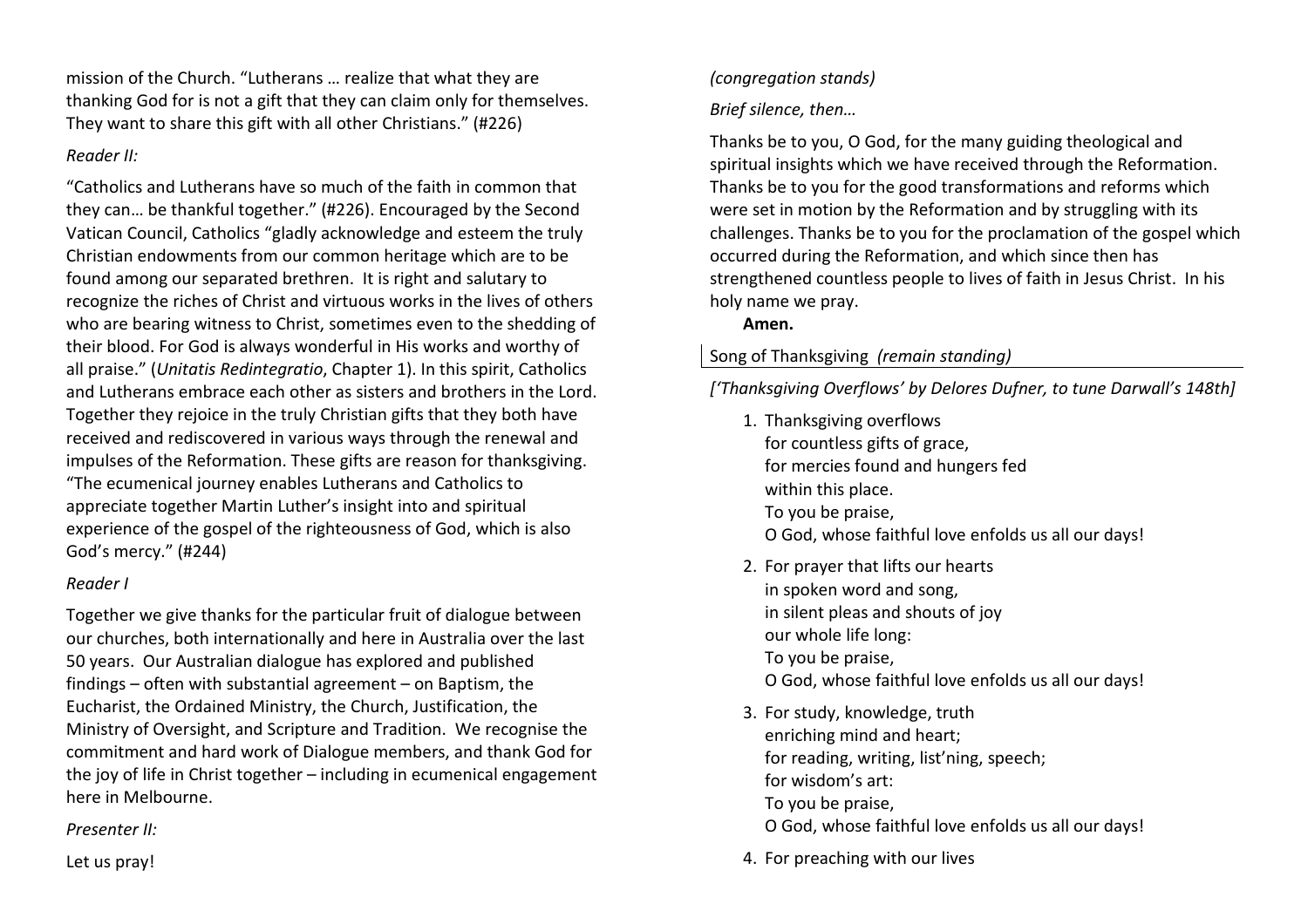by loving word and deed; for gospel witness to a world in deepest need: To you be praise, O God, whose faithful love enfolds us all our days!

# 5. For blessings on this church, community of care, by faith a fam'ly, one in Christ, whose life we share: To you be praise, O God, whose faithful love enfolds us all our days!

*Text: Delores Dufner OSB (b. 1939)Music: DARWELL, John Darwall (1731-89)* 

### REPENTANCE beginning with Readings *(seated)*

### *Reader I:*

Continuing from *From Conflict to Communion.*

"As the commemoration in 2017 brings joy and gratitude to expression, so must it also allow room for both Lutherans and Catholics to experience the pain over failures and trespasses, guilt and sin in the persons and events that are being remembered." (#228) "In the sixteenth century, Catholics and Lutherans frequently not only misunderstood but also exaggerated and caricatured their opponents in order to make them look ridiculous. They repeatedly violated the eighth commandment, which prohibits bearing false witness against one's neighbour." (#233)

### *Reader II:*

Lutherans and Catholics of the Reformation era often focused on what separated them rather than looking for what united them. They accepted the mixing of the Gospel with the political and economic interests of those in power. Their failures resulted in the deaths of hundreds of thousands of people. Families were torn apart, people imprisoned and tortured, wars fought and religion and faith misused.

Human beings suffered and the credibility of the Gospel was undermined with consequences that still impact us today. We deeply regret the evil things that Catholics and Lutherans have done to each other.

*Presenter II:*

Let us pray!

*(congregation stands)* 

*Brief silence, then these petitions with congregation singing Kyrie response using TIS 736.*

God of mercy, we lament that in the course of reform and renewal grave wrong has been done. Kyrie eleison.

♫ **Kyrie eleison. Kyrie eleison. Kyrie eleison.** 

### *Presenter I:*

God of mercy, we lament the actions of our forebears who did not follow your will that all be one in the truth of the Gospel. Christe eleison.

# ♫ **Christe eleison. Christe eleison. Christe eleison.**

### *Presenter II:*

God of mercy, we lament and confess our own ways of thinking and acting which perpetuate the divisions of the past. Kyrie eleison.

# ♫ **Kyrie eleison. Kyrie eleison. Kyrie eleison.**

*Text: Greek, 4th century Music: Ukrainian Orthodox* 

### Gift of Peace *(remain standing)*

### *Presenter I:*

Christ is the way, the truth and the life. He is our peace, who breaks down the walls that divide, who gives us, through the Holy Spirit, ever-new beginnings. In Christ, we receive forgiveness and reconciliation and we are strengthened for a faithful and common witness in our time.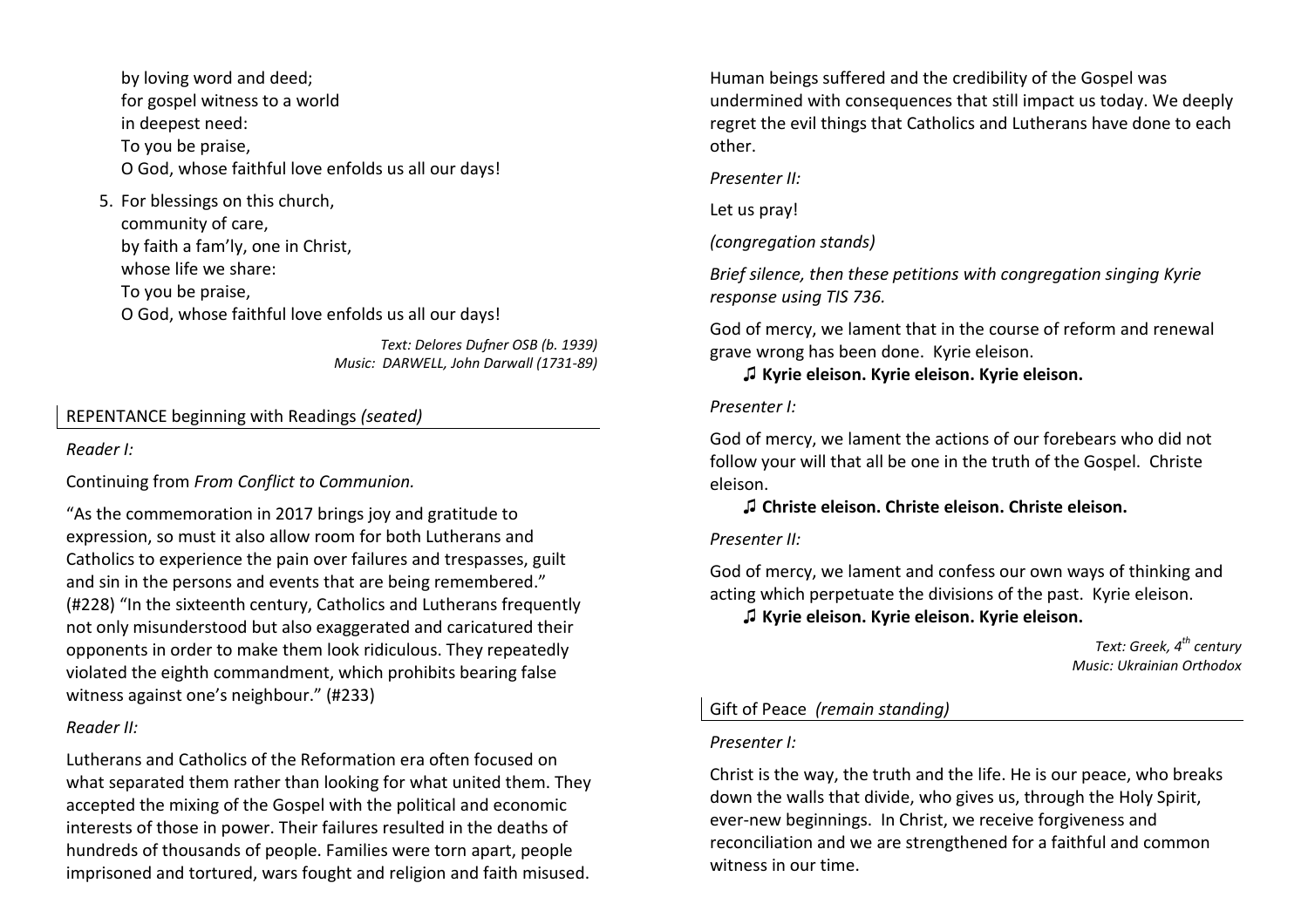### *Presenter II:*

Let the peace of Christ rule in your hearts, since as members of one body you are called to peace.

### **Amen.**

The peace of Christ be with you always!

 **And also with you!** 

Let us offer a sign of reconciliation by exchanging the peace of the Lord with one another.

*The peace is exchanged.* 

*[The orchestra moves into their position.]* 

# THE WORD OF GOD beginning with Alleluia and the Gospel

### Gospel procession with Alleluia *(remain standing)*

*[The book bearer takes readings book from the lectern, and leads Presenter I to the centre of the nave, from where the Gospel is read (John 15:1-5, from the gospel for Year A, Easter 5). During the procession the congregation sings the Allelia verse from TIS 732 vss 1,2,5]* 

- 1. Lift up your hearts unto the Lord, lift up your hearts unto the Lord. Sing alleluia, sing alleluia; lift up your hearts unto the Lord!
- 2. In Christ the world has been redeemed, in Christ the world has been redeemed. Sing alleluia, sing alleluia; in Christ the world has been redeemed!
- 5. Sing alleluia to the Lord, sing alleluia to the Lord. Sing alleluia, sing alleluia; sing alleluia to the Lord!

### *Presenter I:*

As we continue our journey from conflict to communion, let us hear the Gospel according to St John.

Jesus says, "I am the true vine, and my Father is the vinegrower. He removes every branch in me that bears no fruit. Every branch that bears fruit he prunes to make it bear more fruit. You have already been cleansed by the word that I have spoken to you. Abide in me as I abide in you. Just as the branch cannot bear fruit by itself unless it abides in the vine, neither can you unless you abide in me. I am the vine, you are the branches. Those who abide in me and I in them bear much fruit, because apart from me you can do nothing." (Jn 15:1–5)

### The Gospel of the Lord!  **Thanks be to God!**

*[The book bearer leads Presenter I back to the sanctuary and returns the readings book to the lectern. During this the congregation sings the Alleluia response from TIS 732 vs 5 only]* 

5. Sing alleluia to the Lord, sing alleluia to the Lord. Sing alleluia, sing alleluia; sing alleluia to the Lord!

*Text: Linda Stassen-Benjamin (b. 1951), based on traditional Communion responses Music: SING ALLELUIA, Linda Stassen-Benjamin* 

### Messages *(seated)*

*Lutheran bishop.* 

*Catholic bishop.* 

Confession of Faith using the Apostles' Creed *(stand)* 

*Presenter II:* 

Let us confess the faith together.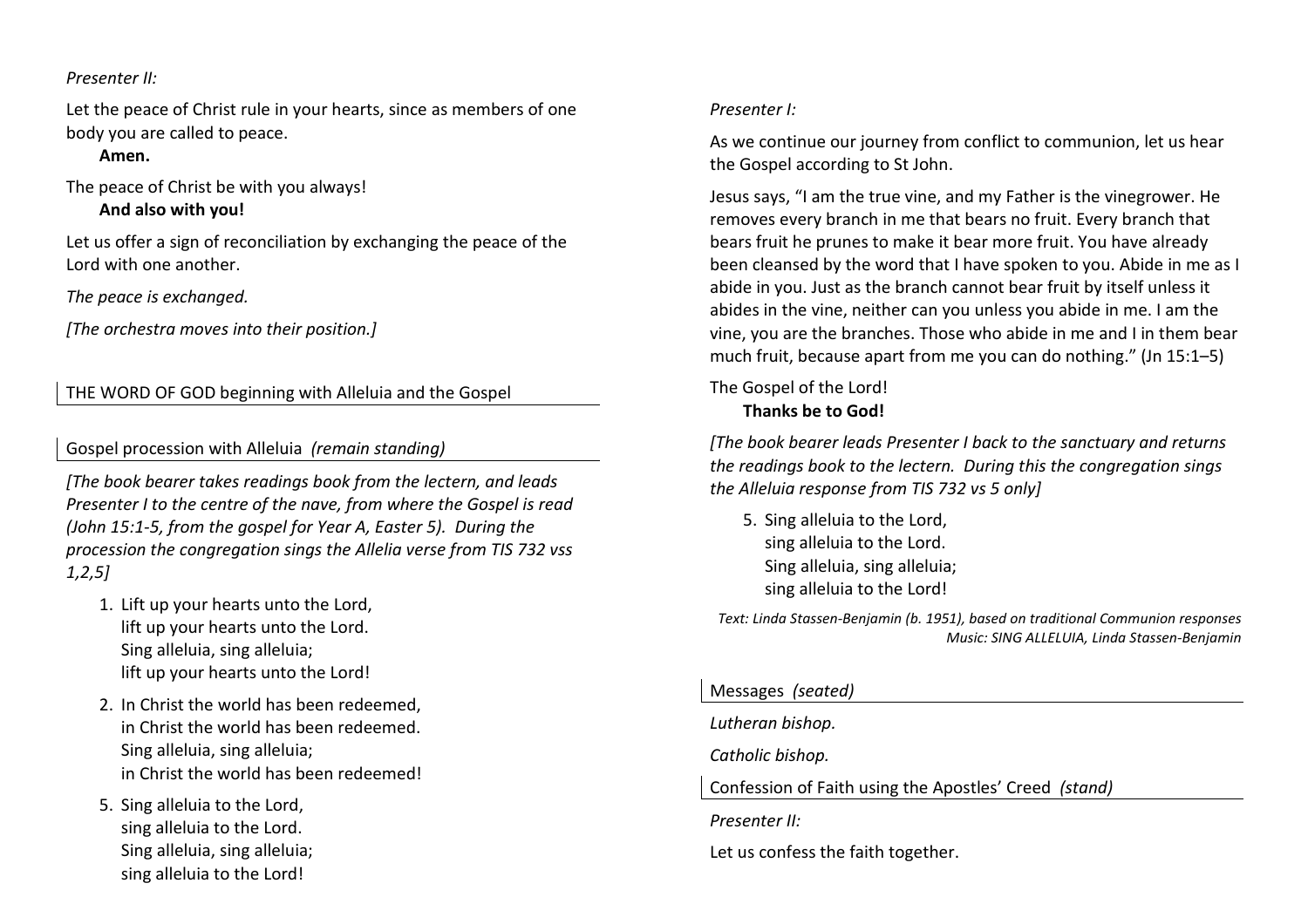**I believe in God, the Father Almighty, maker of heaven and earth.** 

 **And in Jesus Christ, his only Son, our Lord, who was conceived by the Holy Spirit, born of the Virgin Mary, suffered under Pontius Pilate, was crucified, dead, and buried. He descended into hell. The third day he rose again from the dead. He ascended into heaven, and sits at the right hand of God, the Father Almighty, from thence he will come to judge the living and the dead.** 

 **I believe in the Holy Spirit, the holy catholic church, the communion of saints, the forgiveness of sins, the resurrection of the body, and the life everlasting. Amen.** 

#### *(congregation is seated)*

*The orchestra and choir prepare themselves for the Cantata.*

### Cantata - *O ewiges Feuer, o Ursprung der Liebe (BWV 34)* J S Bach

#### **1. Chor**

 O ewiges Feuer, o Ursprung der Liebe, Entzünde die Herzen und weihe sie ein. Laß himmlische Flammen durchdringen und wallen,

 Wir wünschen, o Höchster, dein Tempel zu sein,

 Ach, laß dir die Seelen im Glauben gefallen.

#### **2. Rezitativ T**

 Herr, unsre Herzen halten dir Dein Wort der Wahrheit für: Du willst bei Menschen gerne sein, Drum sei das Herze dein; Herr, ziehe gnädig ein. Ein solch erwähltes Heiligtum Hat selbst den größten Ruhm.

#### **3. Arie A**

 Wohl euch, ihr auserwählten Seelen, Die Gott zur Wohnung ausersehn. Wer kann ein größer Heil erwählen? Wer kann des Segens Menge zählen?

### **1. Chorus**

 O eternal fire, O source of love, ignite our hearts and consecrate them. Let heavenly flames penetrate and surge over us, we wish, O Highest, to be Your temple, Ah, may our souls be pleasing to you in faith!

#### **2. Recitative T**

 Lord, our hearts keep Your word of truth fast: You delight to be with humankind, Therefore let our heart be Yours; Lord, enter graciously in. Such a chosen shrine will itself receive the greatest fame. **3. Aria A**

 It is well for you, you chosen souls, whom God has designated for his dwelling.

Who could choose a greater bliss?

#### **4. Rezitativ B**

 Erwählt sich Gott die heilgen Hütten, Die er mit Heil bewohnt, So muß er auch den Segen auf sie schütten, So wird der Sitz des Heiligtums belohnt.

Der Herr ruft über sein geweihtes Haus Das Wort des Segens aus:

#### **5. Chor**

 *Friede über Israel.*Dankt den höchsten Wunderhänden, Dankt, Gott hat an euch gedacht. Ja, sein Segen wirkt mit Macht, Friede über Israel, Friede über euch zu senden. *(Psalm 128:6)*

 Und dieses ist vom Herrn geschehn. Who can count the throng of blessings? And this has come from the Lord.

#### **4. Recitative B**

 If God chooses the holy dwellings that He inhabits with salvation, so must He also scatter blessings upon them,

so will the site of the sacrament be rewarded.

The Lord pronounces over His consecrated house this word of blessing:

#### **5. Chorus**

 *Peace upon Israel.*Thank the exalted wondrous hands, give thanks, God has considered you. Indeed, His blessing works with power, to send peace upon Israel, peace upon you.

*Translation based on that of Pamela Dellal (Emmanuel Music), with permission.*

# COMMITMENTS using Five Imperatives *(remain seated)*

*[The five large candles are lit progressively after each Commitment is read. The light is taken each time from the Paschal candle. The congregation sings a response after each Commitment is read and while a candle is lit, as its confirmation of the Commitment – one verse from 'I am the vine; you are the branches' by Delores Dufner, tune Picardy.]* 

### *Presenter I:*

Our journey together continues. In this service, we commit ourselves to grow in communion. The five imperatives found in *From Conflict to Communion* will guide us.

### *Reader I:*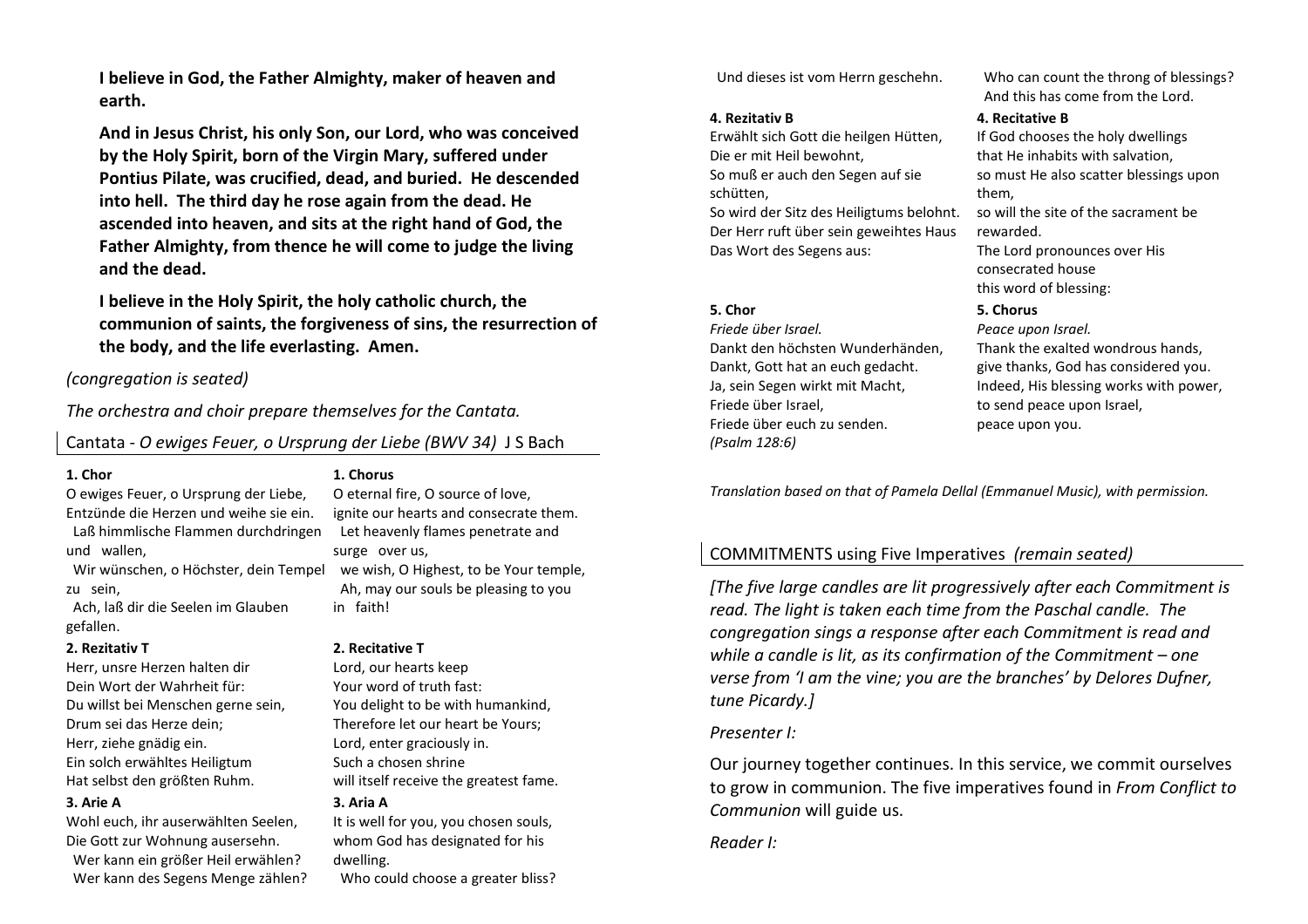Our first commitment: Catholics and Lutherans should always begin from the perspective of unity and not from the point of view of division in order to strengthen what is held in common even though the differences are more easily seen and experienced. (#239)

*[A candle is lit, while the congregation sings 'I am the vine, you are the branches' vs 1]*

> 'I am the true vine, you the branches; every branch in me will bear fruit. But without me you can do nothing, cut off from the source of all life. Make your home in me as I make mine in you; keep my word and dwell in my love.'

### *Reader II:*

Our second commitment: Lutherans and Catholics must let themselves continuously be transformed by the encounter with the other and by the mutual witness of faith. (#240)

*[A candle is lit, while the congregation sings 'I am the vine, you are the branches' vs 1 again]*

> 'I am the true vine, you the branches; every branch in me will bear fruit. But without me you can do nothing, cut off from the source of all life. Make your home in me as I make mine in you; keep my word and dwell in my love.'

### *Reader I:*

Our third commitment: Catholics and Lutherans should again commit themselves to seek visible unity, to elaborate together what this means in concrete steps, and to strive repeatedly toward this goal. (#241)

*[A candle is lit, while the congregation sings 'I am the vine, you are the branches' vs 3]*

I call you not servants but friends. I lay down my life for my loved ones: so you are to love in my name. Make your home in me as I make mine in you; keep my word and dwell in my love.'

### *Reader II:*

Our fourth commitment: Lutherans and Catholics should jointly rediscover the power of the gospel of Jesus Christ for our time. (#242)

*[A candle is lit, while the congregation sings 'I am the vine, you are the branches' vs 3 again]*

 'As I love you, love one another; I call you not servants but friends. I lay down my life for my loved ones: so you are to love in my name. Make your home in me as I make mine in you; keep my word and dwell in my love.'

### *Reader I:*

Our fifth commitment: Catholics and Lutherans should witness together to the mercy of God in proclamation and service to the world. (#243)

*[A candle is lit, while the congregation sings 'I am the vine, you are the branches' vs 6]*

 Jesus, living vine, keep your branches flourishing with life in your love. Prune away whatever is useless that we may bear fruit in your name. Make your home in us, and make us one in you; keep us one in love evermore.

> *Text: Delores Dufner OSB (b. 1939) Music: PICARDY French carol; harm. by Richard Proulx (b.1937)*

'As I love you, love one another;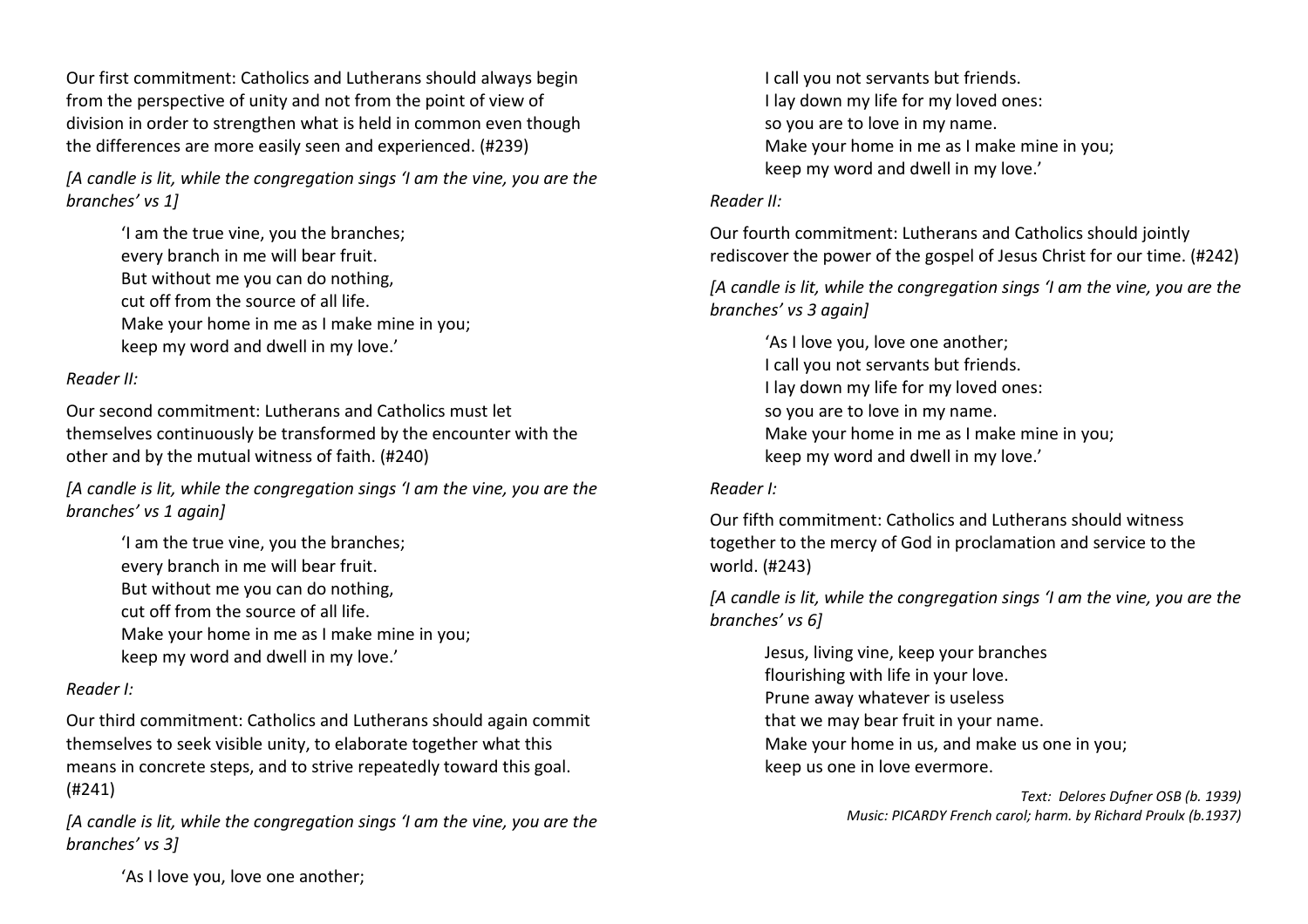### PRAYER beginning with Litany *(stand)*

*Presenter I, with congregation responding:*

Let us pray!

Gracious Father, we pray for the church throughout the world.

 **Fill it with all truth and peace.** Where it is corrupt, **purify it;**where it is in error,  **correct it;** where it is superstitious,  **cleanse it;** where anything is amiss,  **reform it;** where it is right,  **strengthen and confirm it;** where it is in want,  **supply its need;** where it is divided and torn apart,  **heal its wounds.**  Hasten the day of our Lord, when the church will shine with his glory. In his holy name we pray. **Amen.**

Intercessions *(remain standing)* 

# *Presenter II:*

*From Conflict to Communion* tells us that "Ecumenical engagement for the unity of the church does not serve only the church but also the world so that the world may believe." (#243) Let us now pray for the world, the church and all those in need.

# *Candle lighter I:*

God of mercy, throughout history your goodness prevails. Open the hearts of all people to find you and your mercy which endures

forever. Lord, in your mercy, **Hear our prayer!** 

# *Candle lighter II:*

God of peace, remove barriers which divide and hinder reconciliation. Bring peace in this world, especially in [name countries, places...]. Restore wholeness among us, and show us your mercy! Lord, in your mercy,

# **Hear our prayer!**

# *Candle lighter I:*

God of justice, move those in power to relieve the suffering of those who live in poverty or are excluded by society. Give new life to all, and show us your mercy! Lord, in your mercy,

# **Hear our prayer!**

# *Candle lighter II:*

God, rock and fortress, protect refugees, provide for those without homes or security, and all abandoned children. Help us always to defend human dignity, and show us your mercy! Lord, in your mercy, **Hear our prayer!** 

# *Candle lighter I:*

God our maker, all creation groans in expectation. Convert us from wrongful exploitation of the Earth. Teach us to live in harmony with your creation, and show us your mercy! Lord, in your mercy,

# **Hear our prayer!**

# *Candle lighter II:*

God of mercy, protect those who are persecuted for their faith, and strengthen those who suffer for bearing your name. Give us the courage to profess our faith, and show us your mercy. Lord, in your mercy,

**Hear our prayer!** 

*Candle lighter I:*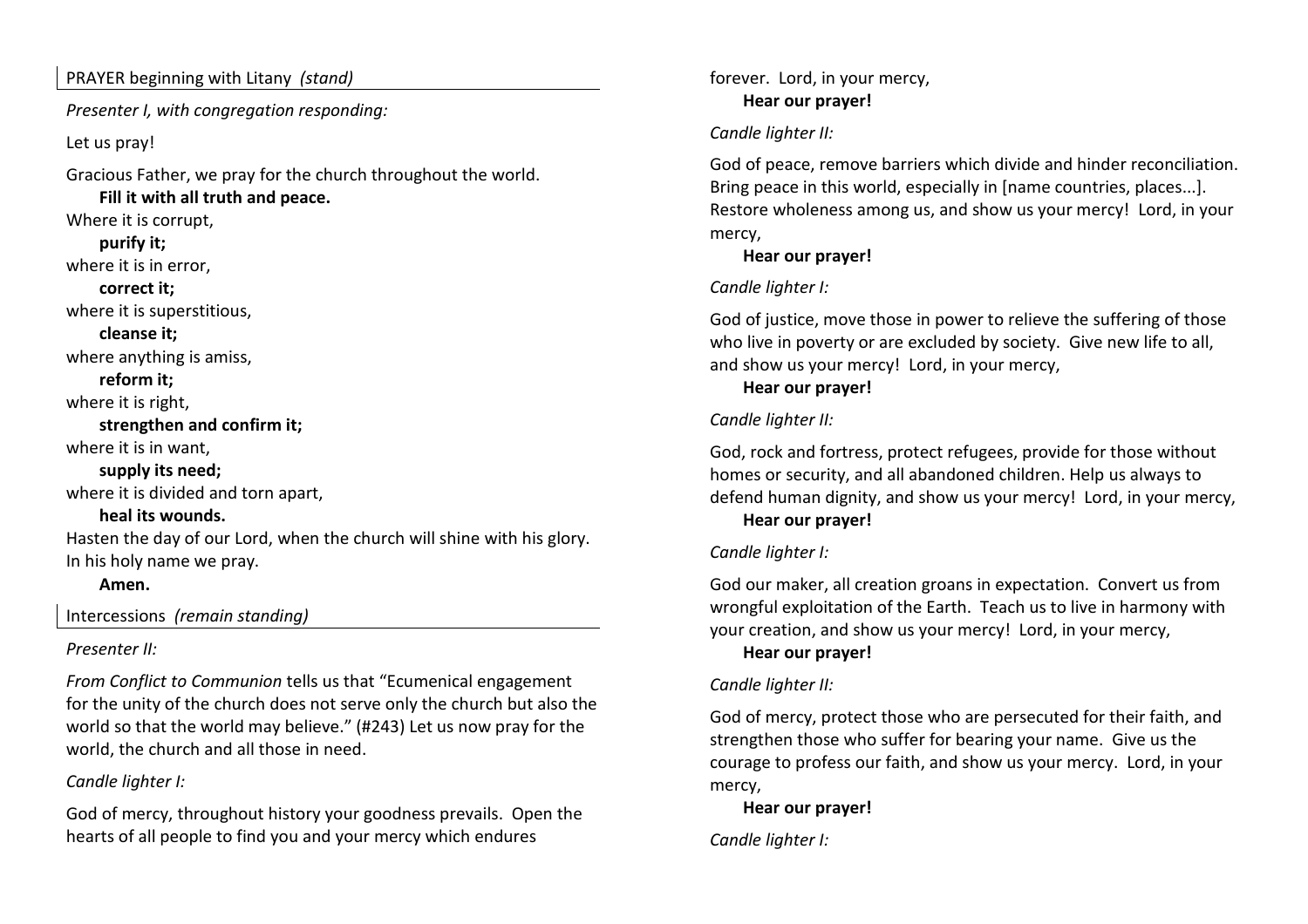God of life, transform indifference to those who have been abused. Heal painful memories, and bring respect for the dignity of all. Turn us to you and one another, and show us your mercy! Lord, in your mercy,

# **Hear our prayer!**

# *Candle lighter II:*

God of love, your son Jesus reveals the mystery of your grace for us. Strengthen the unity which you alone sustain in our diversity, and show us your mercy! Lord, in your mercy,

**Hear our prayer!** 

# *Candle lighter I:*

God our sustenance, lead us down the path from conflict to communion, so that we may one day share in your Eucharist together. Nurture among us Christian fellowship grounded in your love, and show us your mercy, for it endures forever! Lord, in your mercy,

**Hear our prayer!**

# *Presenter II:*

In confidence that you O God hear our prayers for the needs of this world and for the unity of all Christians in their witness, we now pray as Jesus taught us.

 **Our Father in heaven, hallowed be your name, your kingdom come, your will be done, on earth as in heaven. Give us today our daily bread. Forgive us our sins as we forgive those who sin against us. Lead us not into temptation, but deliver us from evil. For the kingdom, the power, and the glory are yours, now and for ever. Amen.** 

CLOSE with Thanksgiving and Blessing *(remain standing)* 

# *Presenter I:*

For all that God can do within us, for all that God can do without us:

# **Thanks be to God!**

# *Presenter II:*

For all in whom Christ lived before us, for all in whom Christ lives beside us:

# **Thanks be to God!**

# *Presenter I:*

For all the Spirit wants to bring us, for where the Spirit wants to send us:

# **Thanks be to God!**

*Presenter I and II together:* 

The blessing of God, Father, Son † and Holy Spirit, be with you now and forever.

# **Amen.**

Song, with recession during organ postlude *(remain standing)* 

*['To Be Your Presence' by Delores Dufners, to tune Sine Nomine/For All the Saints]*

- 1. To be your presence is our mission here, to show Compassion's face and list'ning ear, to be your heart of mercy ever near. We are your heart, Lord, your presence in the world.
- 2. To be your presence is our mission bold, to feed the poor and shelter homeless cold, to be your hands, your justice to uphold. We are your hands, Lord, your presence in the world.
- 3. To be your presence is our mission blest, to speak for all the broken and oppressed, to be your voice of hope, your love expressed. We are your voice, Lord, your presence in the world.